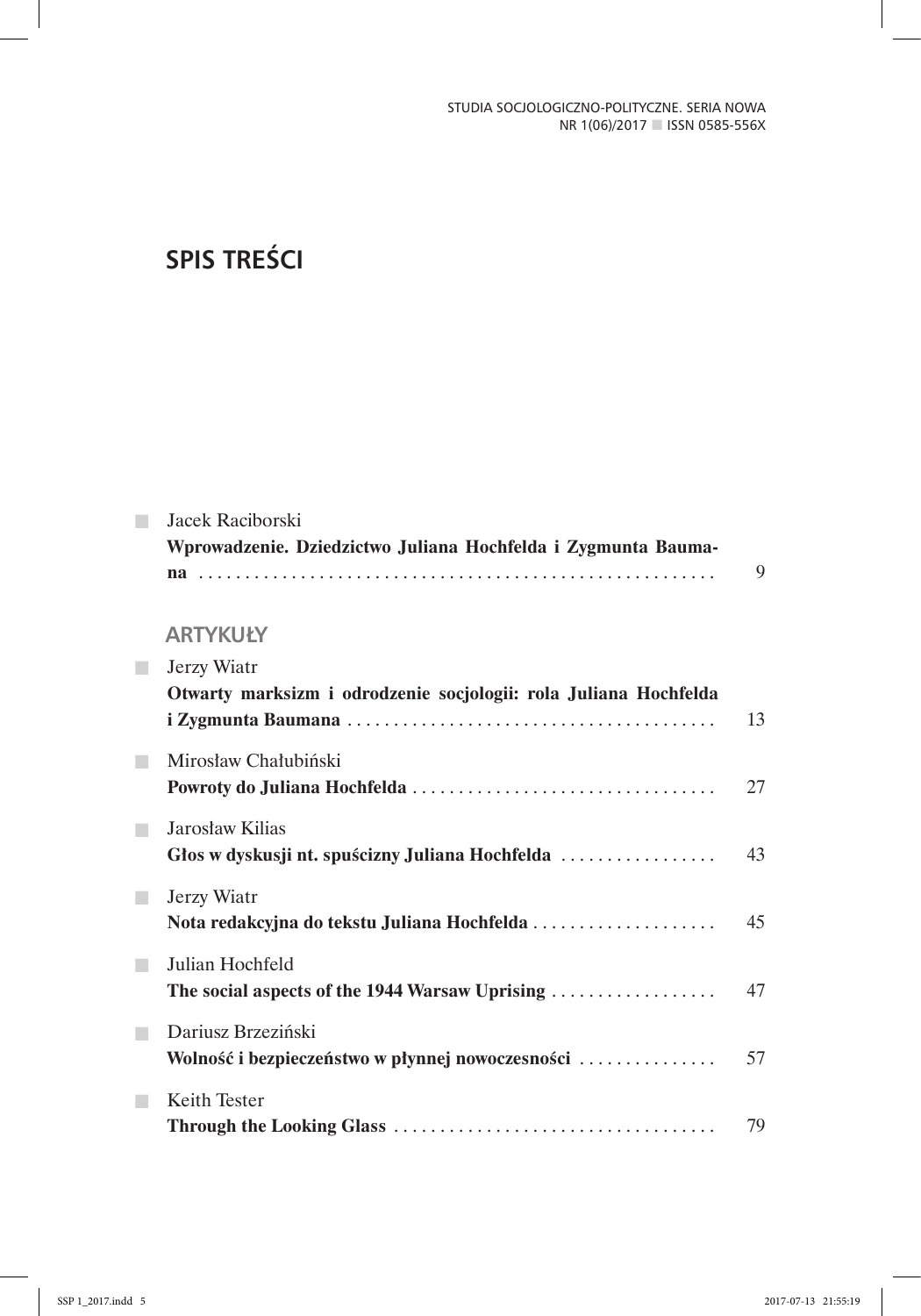| Z WARSZTATU SOCJOLOGÓW                                                                                                                                                                                                                                                                                                                              |     |
|-----------------------------------------------------------------------------------------------------------------------------------------------------------------------------------------------------------------------------------------------------------------------------------------------------------------------------------------------------|-----|
| Wojciech Zawadzki                                                                                                                                                                                                                                                                                                                                   |     |
| Partycypacja w wyborach parlamentarnych w latach 1989-2047<br>w kontekście zmiany społeczno-demograficznej w Polsce                                                                                                                                                                                                                                 | 83  |
| <b>RECENZJE</b>                                                                                                                                                                                                                                                                                                                                     |     |
| Tomasz Zarycki                                                                                                                                                                                                                                                                                                                                      |     |
| Państwo empiryczne. Recenzja pracy zbiorowej pod redakcją Jacka<br>Raciborskiego, Państwo w praktyce. Style działania (Kraków: Nomos,                                                                                                                                                                                                               | 105 |
| Ryszard Stemplowski                                                                                                                                                                                                                                                                                                                                 |     |
| O państwie mafijnym. Recenzja książki pod redakcją Bálinta<br>Magyara, Júlii Vásárhelyi, Twenty-Five Sides of a Post-Communist Mafia<br>State, przeł. Bálint Bethelenfalvy, Steven Nelson, Kata Paulin, Ágnes<br>Simon, Anna Szemere, Robert Young, Frank T, Zsigó (Budapest:<br>Central European University in association with Noran Libro, 2017) | 109 |
| Lech Nijakowski<br>Logika władzy absolutnej. Recenzja książki Wolfganga Sofsky'ego,<br>Ustrój terroru: Obóz koncentracyjny, przeł. Małgorzata Łukasiewicz<br>(Warszawa: Żydowski Instytut Historyczny, 2016)                                                                                                                                        | 119 |
|                                                                                                                                                                                                                                                                                                                                                     | 127 |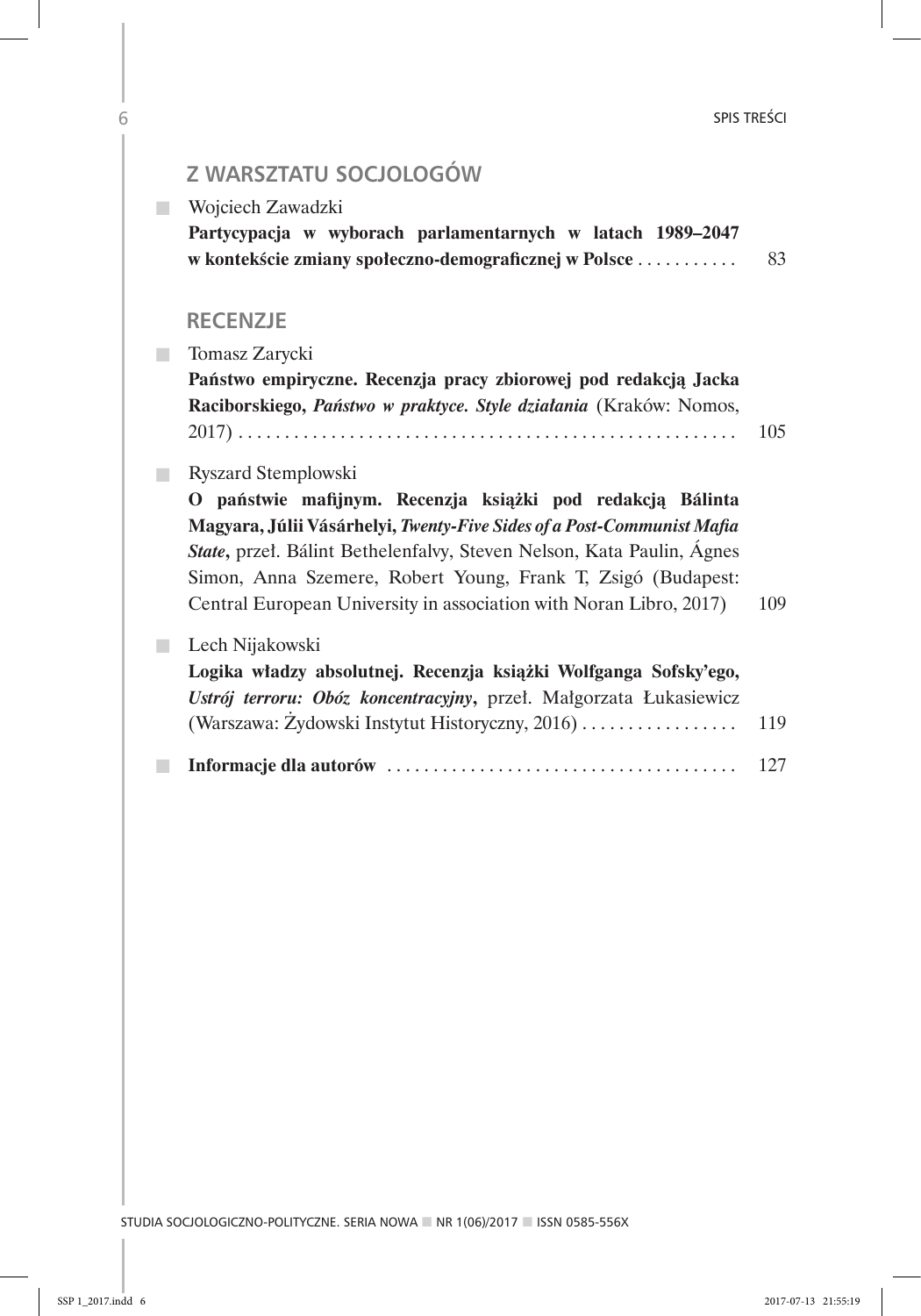## **CONTENTS**

|            | Jacek Raciborski<br>Heritage of Julian Hochfeld and Zygmunt Bauman. An Introduction |    |  |  |  |  |  |  |
|------------|-------------------------------------------------------------------------------------|----|--|--|--|--|--|--|
|            | <b>ARTICLES</b>                                                                     |    |  |  |  |  |  |  |
| <b>COL</b> | Jerzy Wiatr<br>Open Marxism and the Revival of Sociology: the Role of Julian        | 13 |  |  |  |  |  |  |
|            | Mirosław Chałubiński                                                                | 27 |  |  |  |  |  |  |
| ٠          | Jarosław Kilias<br>A Voice in the Discussion on Julian Hochfeld's Heritage          | 43 |  |  |  |  |  |  |
| m.         | Jerzy Wiatr<br>Editorial Note to Julian Hochfeld's Text                             | 45 |  |  |  |  |  |  |
| <b>COL</b> | Julian Hochfeld<br>The Social Aspects of the 1944 Warsaw Uprising                   | 47 |  |  |  |  |  |  |
|            | Dariusz Brzeziński<br>Freedom and Security in Liquid Modernity                      | 57 |  |  |  |  |  |  |
|            | Keith Tester                                                                        | 79 |  |  |  |  |  |  |